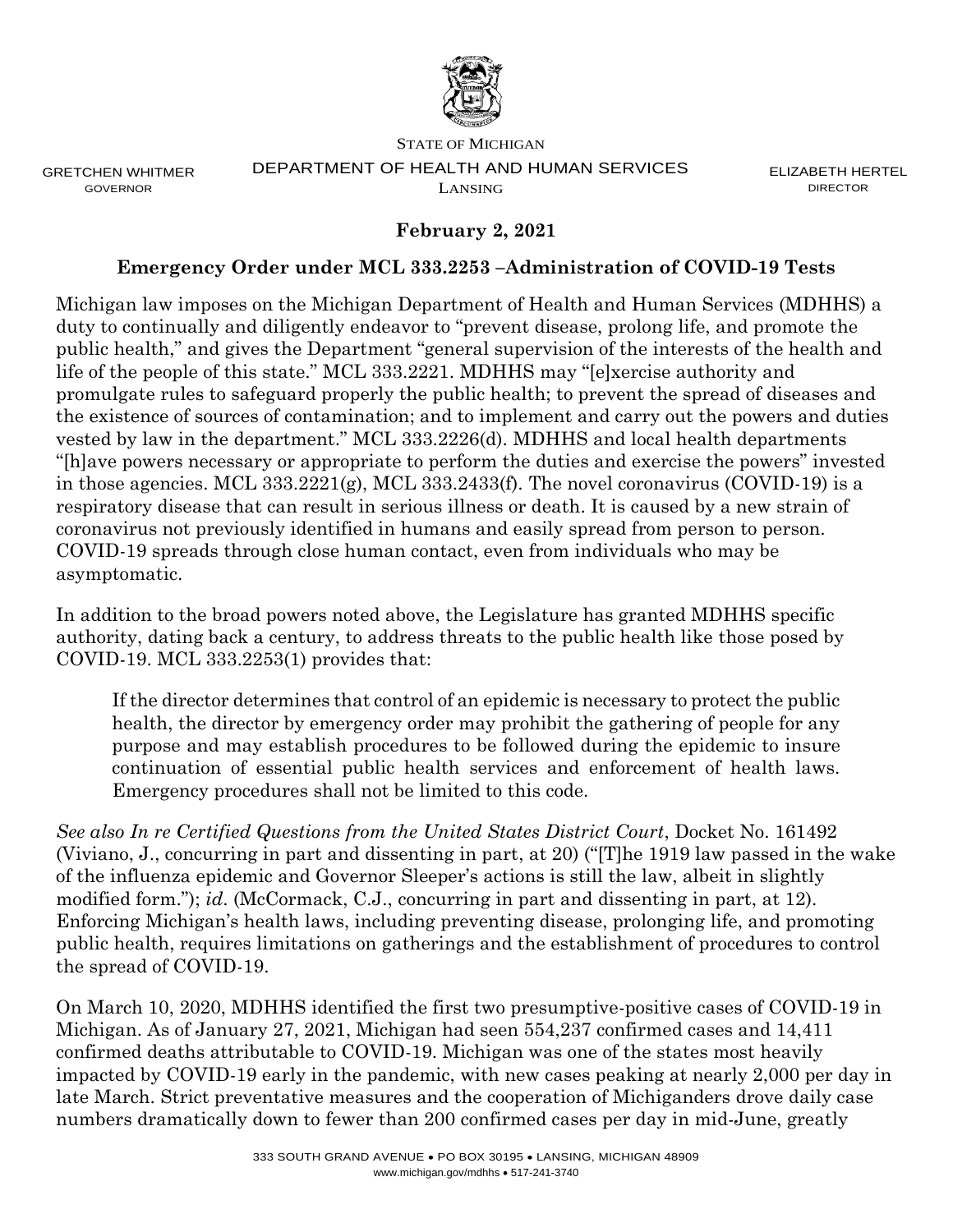reducing the loss of life. Beginning in October, Michigan again experienced an exponential growth in cases. New cases peaked at over 10,000 cases per day in mid-November, followed by increases in COVID-19 hospitalizations and deaths.

Testing is one of the most critical steps to guide public health mitigation efforts. The State of Michigan presently conducts over 36,000 COVID-19 tests daily, and the weekly average is 3,698.9 tests per million residents. Test positivity was 6.1% as of January 27, one and a half times higher than the positivity rate in early October. The seven-day average case rate is 117.7 cases per million people, which is two times higher than on October 1, but nearly 75% lower than the case rate in mid-November. While metrics have decreased from all-time highs, there remains a high rate of spread throughout the state. A high number of cases creates significant pressure on our emergency and hospital systems. An average of 175 daily hospital admissions was seen in Michigan in the last week, with individuals under the age of 60 accounting for a third of all new admissions. Testing is an important tool in identifying and thereby mitigating the spread of COVID-19 and is of utmost importance.

Considering the above, and upon the advice of scientific and medical experts, I have concluded pursuant to MCL 333.2253 that the COVID-19 pandemic continues to constitute an epidemic in Michigan. I further conclude that control of the epidemic is necessary to protect the public health and that it is necessary to establish procedures to permit certain physicians to issue standing orders for CLIA-waived, FDA-authorized SARS-CoV-2 tests. This will allow such tests to be used at locations that do not have medical staff, thereby increasing access to COVID-19 testing. As provided in MCL 333.2253, these emergency procedures are not limited to the Public Health Code.

I therefore order that:

# 1. **Definitions.**

- (a) "Authorized physician" means the Chief Medical Executive, a Health officer, or a Medical director who is a physician licensed to practice medicine in the State of Michigan;
- (b) "Chief Medical Executive" means that term as used in MCL 333.26369;
- (c) "Health officer" means that term as defined Rule 325.13001(b) of the Michigan Administrative Code;
- (d) "Medical director" means that term as defined by Rule 325.13001(d) of the Michigan Administrative Code;

# 2. **Ordering of tests.**

(a) An Authorized Physician may issue a standing order for any CLIA-waived, FDAauthorized SARS-CoV-2 tests that has received emergency use authorization for COVID-19.